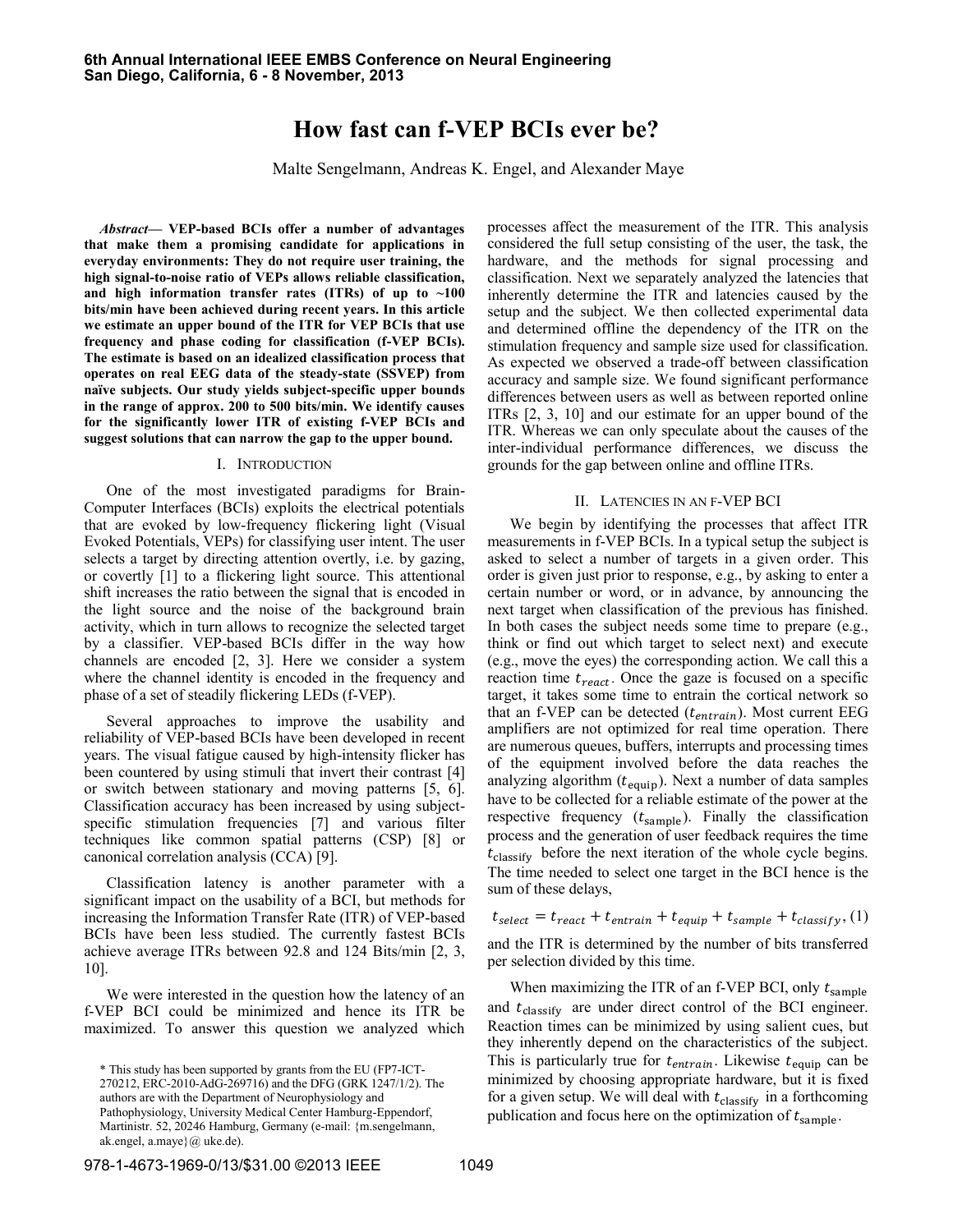When continuously estimating power over time, the resolution in time and frequency are interdependent: Longer sample windows increase the accuracy of power estimation and hence classification at the expense of classification rate. In the following sections, we analyze this tradeoff and determine the subject-specific sample sizes  $t_{\text{sample}}$  that maximize the ITR, neglecting all remaining delays.

#### III. METHODS

# *A. Hardware*

Visual stimulation was generated by an array of 16 LEDs, each with a conical diffusor lens of 3 cm diameter (visual angle of 5°). Elements were arranged 4x4 with a grid distance of 6 cm (10° visual angle). At the left edge of the LED array there was a column of 4 static fixation spots for the no control state. They were placed on the same grid as the LEDs, extending the matrix to 5x4. The LEDs were driven by rectangular signals with a duty cycle of 50%. These signals were recorded as one trigger signal per LED by the EEG amplifier.

#### *B. EEG recording*

EEG signals from the 14 electrodes that are closest to position Oz in the 10-20 system were recorded with a BioSemi ActiveTwo amplifier at 1024 Hz sampling frequency. Seven healthy subjects in the age between 26 and 44 (mean 29 years) were seated upright in a relaxed position on a chair in front of the LED array (distance 35 cm). The recording took place in a dimmed environment with some residual light coming from a static image of a 15" TFT screen placed outside the field of view of the subject.

## *C. Experiment conditions and task*

In the 1<sup>st</sup> session, subject- specific stimulation parameters were determined. Subjects were asked to overtly attend to each of the simultaneously presented targets on the matrix in a given sequence. Data from 50 s of continuous exposure to each stimulus without shifting gaze or attending to another stimulus were recorded in order to capture the SSVEP. After an optional period of relaxation, subjects proceeded to the next target until each of them was attended once. Each target was driven at 1 of 16 different frequencies ranging from 11 Hz to 43 Hz in 2 Hz steps skipping 25 Hz. This distribution keeps a band of  $\pm 1$  Hz around every 1<sup>st</sup> and 2<sup>nd</sup> harmonic of stimulus frequencies which is free from other stimulus frequencies and line noise.

In the  $2<sup>nd</sup>$  session, the 16 LEDs plus the 4 fixation spots were used as the 20 targets. The targets were processed in the same way as described for the  $1<sup>st</sup>$  session. The LEDs were driven with 4 different frequencies in 4 relative phase angles of 0°, 90°, 180° and 270° each. The frequencies were selected to maximize the ITR of the respective subject based on results of the 1<sup>st</sup> session.

# *D. Signal processing*

EEG data were processed with a finite impulse response (FIR) minimum order equiripple band pass filter with -80dB attenuation in the stopbands and corner frequencies at the lowest stimulus frequency minus 2 Hz and the highest stimulus frequency times 2 plus 2 Hz. This filter setting retains the  $1<sup>st</sup>$  and  $2<sup>nd</sup>$  harmonics of every stimulation

frequency in the passband. The filter is restarted at the beginning of each recording and its startup time is removed from further processing. The data are cut in windows of a fixed length L with an overlap of L-1/8 s. Two CCAs, one using only the  $1<sup>st</sup>$  harmonic and another using the first two harmonics, were applied to data in each window and yielded two canonical correlations R as two scalar features [9]. The complex Fourier coefficients of the stimulus frequencies were extracted with a Fast Fourier Transform (FFT) from channel Oz. Subsequently their real and imaginary parts were used as features for phase detection. Triggers of the four LEDs running at 0° phase were used as reference.

# *E. Stimulus and feature extraction method performance measure*

The  $1<sup>st</sup>$  session was used to determine for each subject the optimal stimulation frequencies [7] and one corresponding feature extraction method for each of them that maximizes group difference [11]. The method used here is the Standardized Mean of a Contrast Variable (SMCV) [12]. Size of effect values  $\lambda$  were computed for each of the 16 stimulus frequencies and both CCA types with a window length of L=2 s. We contrasted the feature values with and without attention to the respective stimulus. A larger  $\lambda$  indicates a feature in which the mean values of the two contrasted groups differ more and/or the standard deviations of the two groups are smaller. The 4 frequencies and corresponding feature extraction methods resulting in the largest among the 32 tested  $\lambda$  values were selected for the 2<sup>nd</sup> session. These parameters were considered as optimal in terms of classification accuracy.

#### *F. Classifier*

Classification was performed in two steps: The first classifier distinguished between the control state and the no control state using one scalar feature and feature extraction method per frequency. If a control state was detected, the phase was classified using the phase features of the detected frequency in the second step. Both steps used a linear discriminant analysis (LDA).

## *G. ITR performance measure*

The  $2<sup>nd</sup>$  session data were re-analyzed 20 times for different settings of the window length parameter L ranging from 1/8 s to 20/8 s in steps of 1/8 s. The data used in each of the 20 steps are called a dataset. The number of sample windows in each dataset is held constant. For each L, the corresponding dataset is separated in three subsets for training, validation and optimization. Classifiers were trained on the training subset. The optimization subset was used to adapt a spatial filter. The validation subset is used to report results.

Performance was measured by ITR in bits per minute for each of the 20 datasets as follows [13, 14]:

$$
B = \text{ld } N + P \text{ld } P + (1 - P) \text{ld } \left( \frac{1 - P}{N - 1} \right) \tag{2}
$$

$$
ITR = B * (60/L) \tag{3}
$$

B is the bit rate in bits per symbol, N is the number of classes, and P is the classification accuracy.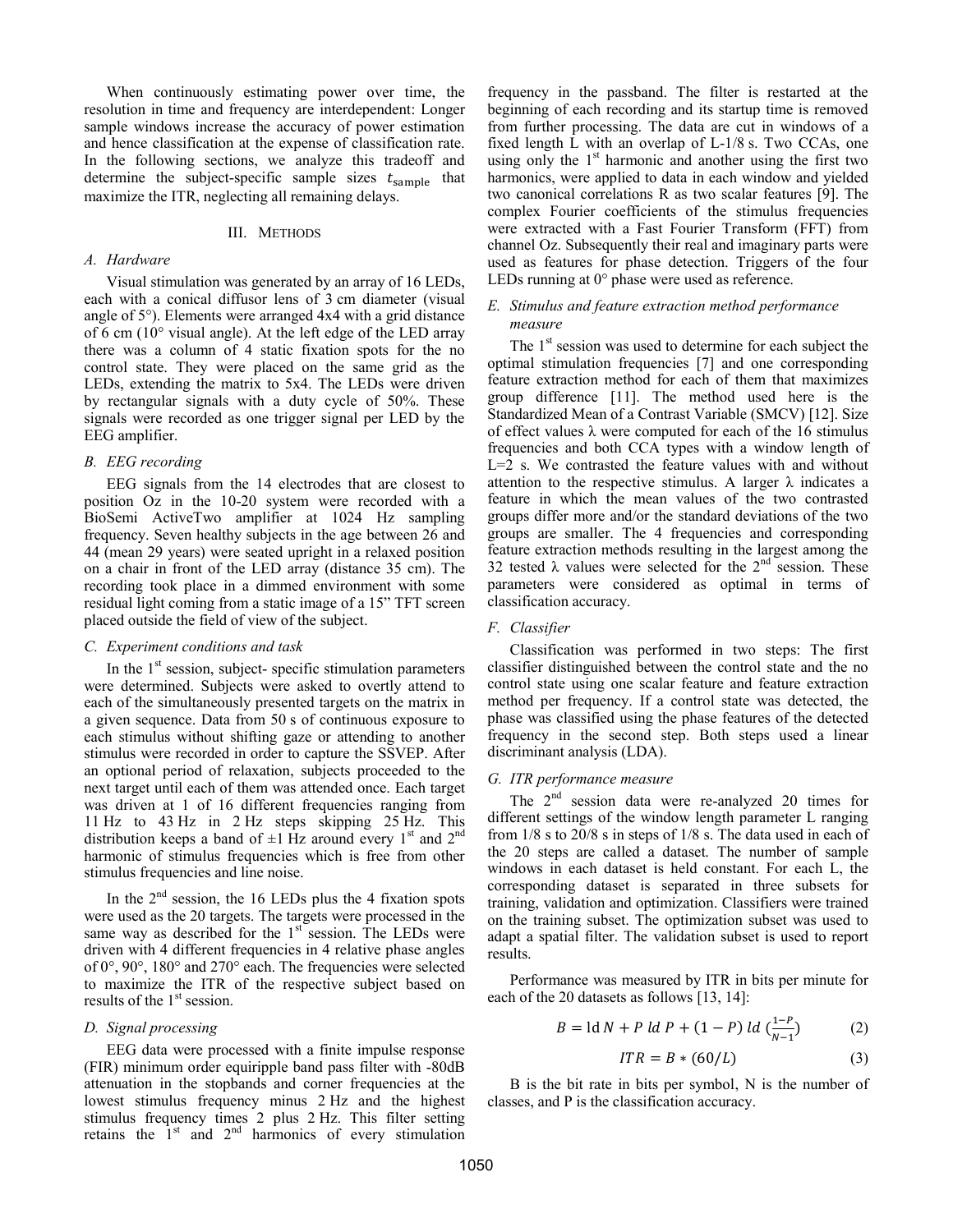# *H. Spatial filter*

To train the spatial filter, we started with 14 channels and iteratively removed one at a time until the performance stopped to increase. Using the dataset with the maximum ITR on the optimization subset, the next channel to be tested for removal was selected. The selection was based on the canonical coefficients **A** of the EEG channels calculated during CCA feature extraction. **A** has the dimension n by s by i, where s is the number of sinusoids used in the CCA template ( $s = 2$  for a 1<sup>st</sup> harmonic template and  $s = 4$  for a 1<sup>st</sup> and 2<sup>nd</sup> harmonic template), n is the current number of channels, and i is the number of data windows. For each data window, **A** was computed using only the CCA template that matches the corresponding stimulation frequency. The weights  $W_{n,i}$  were calculated from **A** for each n and i as the Euclidean norm over the s dimension. W is then averaged over all trials of the current dataset.

$$
W_{n,i} = \sqrt{A_{1,n,i}^2 + A_{2,n,i}^2 + \dots + A_{s,n,i}^2}
$$
 (4)

$$
w_n = (W_{n,1} + W_{n,2} + \dots + W_{n,i})/i \tag{5}
$$

The channel with the minimum in  $w_n$  is considered to contribute the least information and is removed from every dataset resulting in 20 new datasets to be used in the next iteration step. If the ITR maximum of the current step was lower than the ITR maximum of the last, the iteration was aborted. The resulting channel set with the maximum overall ITR constituted the spatial filter.

## IV. RESULTS

The SMCV values  $\lambda$  for each stimulation frequency and feature extraction method resulting from the  $1<sup>st</sup>$  session are plotted in Fig. 1 for a representative subject. The figure shows that the attentional modulation of f-VEP power is strongest at 19, 21, 29 and 31Hz, and these frequencies are selected as the optimal stimulation parameters for this subject.



Figure 1. SMCV  $\lambda$  values over frequency for subject 3. Bootstrapping (omitting 25% of the data, n=1000) was used to estimate the variance. All differences are significant at p<0.01 except for 31Hz.

Fig. 2 shows the ITRs as a function of window size L for the same subject calculated on the  $2<sup>nd</sup>$  session data with and without spatial filtering. The ITRs of the training, validation and optimization subset show only negligible differences. This indicates that the classifier and the spatial filter were not over-fitted. Spatial filtering increases the ITR until the classification accuracy approaches 100% for window lengths over 700ms.



Figure 2. ITR as a function of window size L for subject 3 with and without SF on training, validation and optimization subsets

Fig. 3 shows the ITRs for all subjects based on the  $2<sup>nd</sup>$ session validation datasets. The window sizes where the ITR peaks are subject-specific and lie in the range from 250- 625ms.



Figure 3. ITR as a function of window size L on the validation subsets with spatial filtering for all subjects

Table 1 summarizes key values for all subjects. The magnitudes of the four largest  $\lambda$  values for each subject describe the general ability to modulate the SSVEP at the respective stimulus frequency by attention. Comparing the average  $\lambda$  values with the maximum ITR shows that larger  $\lambda$ values tend to result in higher ITRs. However, there is no direct relation, because  $\lambda$  values are computed on 1<sup>st</sup> session data whereas the ITR is calculated on  $2<sup>nd</sup>$  session data.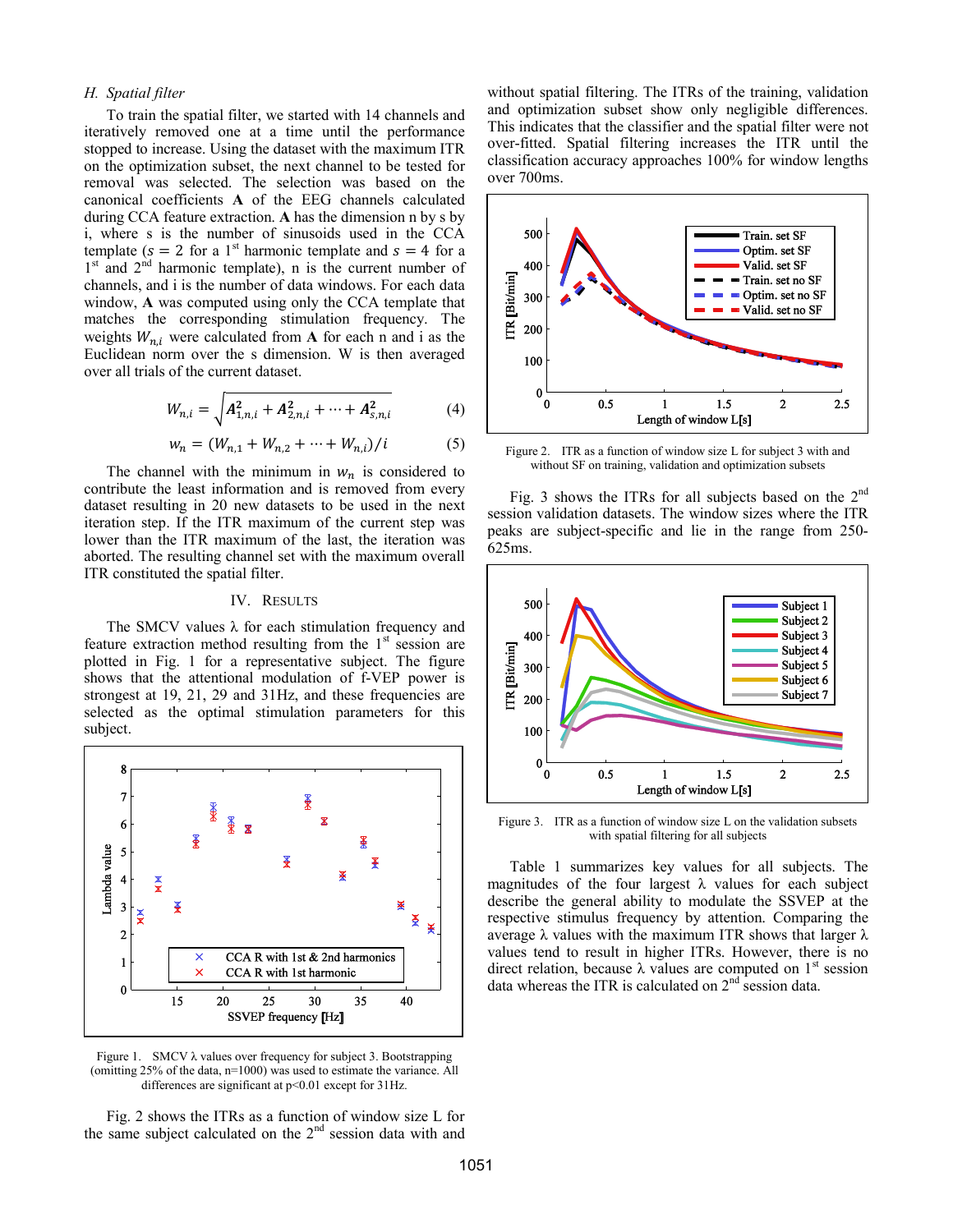TABLE I. SUBJECT PERFORMANCE OVERVIEW

|                       | Performance                                                              |             |            |                 |                |             |                |             |                       |                    |                 |                        |
|-----------------------|--------------------------------------------------------------------------|-------------|------------|-----------------|----------------|-------------|----------------|-------------|-----------------------|--------------------|-----------------|------------------------|
| <b>Subject</b><br>Nr. | Best stimulation frequencies f [Hz] and<br>corresponding $\lambda$ value |             |            |                 |                |             |                |             | Average of            | <b>Maximum ITR</b> | L at maximum    | <b>ITR</b> increase by |
|                       | f1                                                                       | $\lambda$ l | f2         | $\lambda$ 2     | f <sup>3</sup> | $\lambda$ 3 | f <sub>4</sub> | $\lambda_4$ | best four $\lambda s$ | [Bits/min]         | <b>ITR</b> [ms] | spatial filtering      |
|                       | 13                                                                       | 8.8         | 15         |                 | 17             | 9.0         | 21             | 9.2         | 8.5                   | 495                | 250             | 19.7%                  |
|                       | $\overline{7}$                                                           | 7.2         | 19         | $.6\phantom{0}$ | 23             | 8.0         | 31             | 7.7         | 7.6                   | 401                | 250             | 13.1%                  |
|                       | 11                                                                       | 6.4         | 13         | 6.9             | 15             | 8.0         | 17             | 6.2         | 6.9                   | 269                | 375             | 12.0%                  |
|                       | 19                                                                       | 6.6         | 21         | 6.1             | 29             | 7.0         | 31             | 6.2         | 6.5                   | 517                | 250             | 37.2%                  |
|                       | 15                                                                       | 4.1         |            | 5.4             | 19             | 4.4         | 21             | 4.8         | 4.7                   | 233                | 500             | 20.4%                  |
|                       | $\overline{17}$                                                          | 3.9         | 19         | 4.4             | 21             | 4.4         | 31             | 3.3         | 4.0                   | 150                | 625             | 3.8%                   |
|                       | 71                                                                       | 2.9         | $\sqrt{7}$ |                 | 19             | 3.2         | 35             | 3.1         | 3.0                   | 191                | 375             | 15.7%                  |

#### V. DISCUSSION

This study identifies three parameters with a major impact on the ITR of an f-VEP BCI: the stimulation frequency, the size of the analysis window, and the spatial filter. For each parameter we propose an optimization method.

For stimulation, frequencies should be selected that are maximally modulated by the attention of the user. We use the group difference index SMCV to compare the feature distributions of SSVEP power for the two conditions "stimulus attended" and "baseline". Employing this method at the level of feature values, optimal stimulation frequencies and feature extraction methods can be selected without depending on the type and properties of specific classifiers.

To optimize the size of the analysis window, we use data from the steady-state and analyze the dependency of the ITR from this parameter. In comparison with the window lengths that are typically used for f-VEP BCIs we find that the maximum ITR for the individual subjects is reached for surprisingly short windows. The size of the analysis window critically determines the upper bound for the ITR. Taking a closer look at (3) one notices that adding a fixed cost or latency as discussed in section II. will only change the scale in the plots in Figs. 2 and 3, leaving the subject specific ITR peak in the relative same location. This underlines the relevance of the ITR maxima found here for some cases of  $t_{select}$  which could not be discussed in the scope of this paper.

We optimize a spatial filter by iteratively removing channels with low information until increases in ITR level off. Removing channels in general is inferior to assigning small weights as it reduces the total amount of information in the data. In our approach the CCA method itself already constitutes a spatial filter. It is therefore ineffective to compute another channel weighting unless these weights are either one or zero. The selection of channels is based on the information of the full dataset. The binary spatial filter we present here reduces the noise in channel weights that is incurred by applying the CCA on short windows of length L. This results in an increased ITR.

# VI. CONCLUSION

We suggest that the maximum ITR in the steady-state, i.e. when the VEP is fully entrained, marks an upper bound for any f-VEP BCI. This ITR depends on the classification accuracy and thus on the signal to noise ratio (SNR) of the features which can still be improved using different methods. The maximum steady-state ITRs determined in this study

reach ~200-500 bits/min, which indicates a high potential of this BCI paradigm that is not yet fully exploited.

A large part of the gap between this upper bound and the performance of current f-VEP BCIs derives in our view from the fact that these systems have been mainly optimized for the steady-state without addressing transitions between those states, i.e. without considering  $t_{entrain}$  in our nomenclature. The CCA method uses a sinusoid which is "steady" in amplitude as a template to correlate with the data. The high ITRs we find in this study suggest that these templates match the steady-state data well. In contrast, data from online BCIs contain additional epochs of transition between targets. The properties of these epochs and their relation to the steadystate have to be analyzed in order to be able to reliably recognize steady-states and apply the classification on their data. We propose to divide the challenge of high-ITR BCIs into two sub-problems. First, data without transitions should be used to test feature extraction methods and gather subject specific parameters for each target state. Second, the transitions between steady-states should be detected and used to align the classification window to epochs of steady-states. This allows the CCA template and the classifiers, which were trained on the steady-state, to match the live data well and thereby to maximize classification accuracy. Results of our work that exploit temporal properties of the entrainment of SSVEPs for online BCIs are forthcoming.

#### ACKNOWLEDGMENT

We would like to thank Dan Zhang of Tsinghua University, Beijing, for his valuable comments on this study.

#### **REFERENCES**

- [1] D. Zhang, A. Maye, X. Gao, B. Hong, A.K. Engel and S. Gao, *An independent brain-computer interface using covert non spatial visual selective attention*, J. Neural Eng. 7, 2010
- [2] G. Bin, X. Gao, Y. Wang, Y. Li, B. Hong, and S. Gao, *A high-spped BCI based on code modulation VEP*, J. Neural Eng. 8, 2011.
- [3] G. Bin, X. Gao, Y. Wang, B. Hong, and S. Gao, *VEP-Based Brain-Computer Interfaces: Time, Frequency, and Code Modulations*, IEEE Computational Intelligence Magazine, 2009
- [4] V. Odom, M. Bach, C. Barber, et al., *Visual evoked potentials standard (2004)*, Documenta Ophthalmologica, 108, no. 2, pp. 115– 123, 2004.
- [5] F. Guo, B. Hong, X. Gao, and S. Gao, *A brain-computer interface using motion-onset visual evoked potential*, J. Neural Eng. 5, 2008
- [6] S. Schaeff, M. S. Treder, B. Venthur and B. Blankertz, *Exploring motion VEPs for gaze-independent communication*, J. Neural Eng. 9, 2012
- [7] L. Piccini, S. Parini, L. Maggi and G. Andreoni, *A Wearable Home BCI system: preliminary results with SSVEP protocol*, Proceedings of the 2005 IEEE Eng. in Medicine and Biology  $27<sup>th</sup>$  Conference, 2005